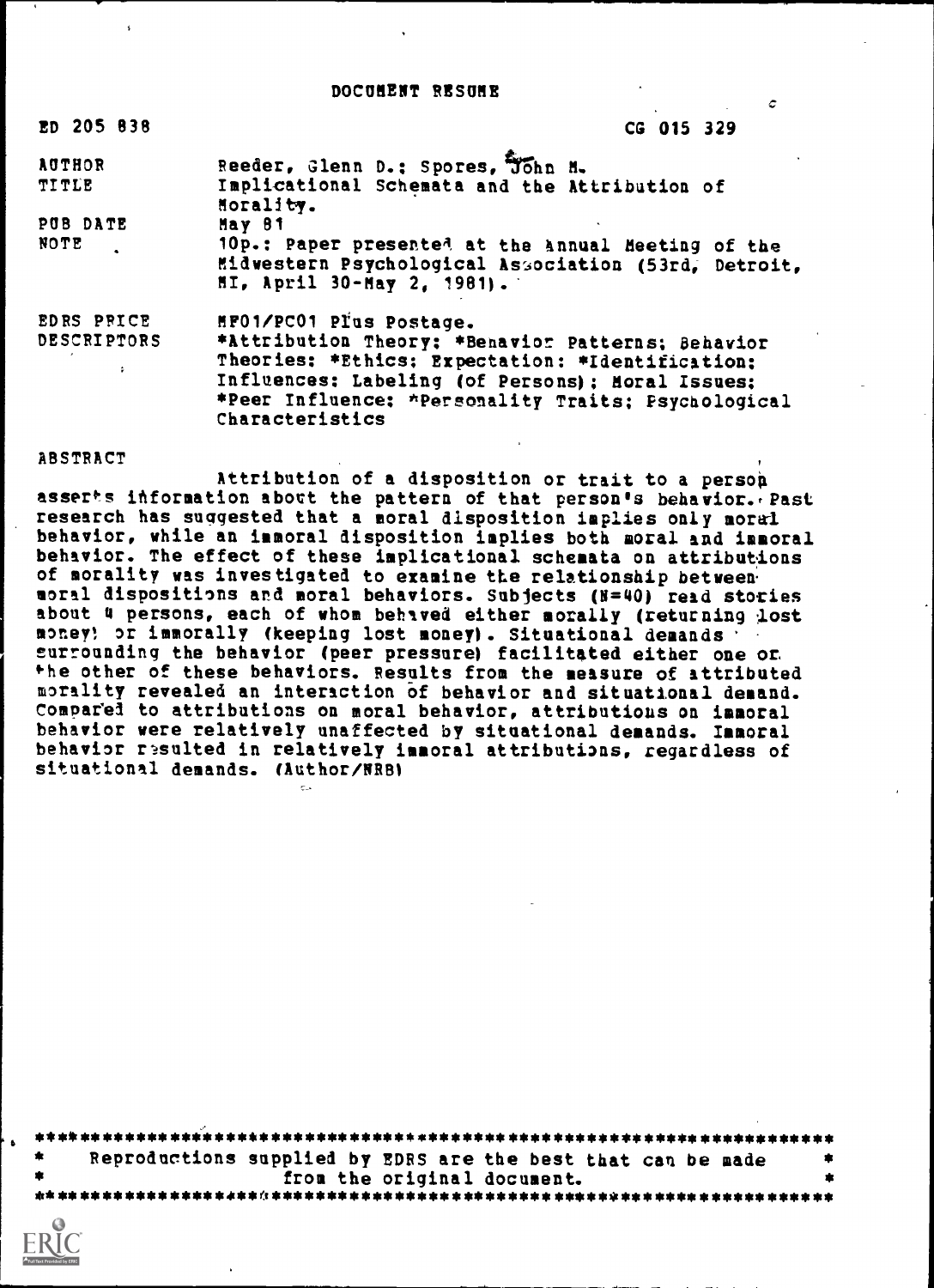$\begin{array}{c} \mathcal{P} \end{array}$ 

# IMPLICATIONAL SCHEMATA AND THE ATTRIBUTION OF MORALITY

Glenn D. Reeder John M. Spores

Illinois State University

**US DEPARTMENT OF EDUCATION** NATIONAL INSTITUTE OF EDUCATION EDUCATIONAL RESOURCES INFORMATION **CENTER (ERIC)** 

This docunient has been reproduced as received from the person or organization. originating it

X. Minor changes have been made to improve reproduction quality

Points of view or opinions stated in this document do not ner essarily represent official NIE position or policy.

"PERMISSION TO REPRODUCT THIS MATERIAL HAS BEEN GRANTED BY

Seder  $\n *10* m$ 

TO THE EDUCATIONAL RESOURCES, INFORMATION CENTER (FRIC)

Paper presented at the Annual Conference of the Midwestern Psychological Association, May 1981, Detroit, MI.

 $\bullet$ 

 $\sim$ 

 $\cdot$  m

CG 015<sub>3</sub>

 $\lambda$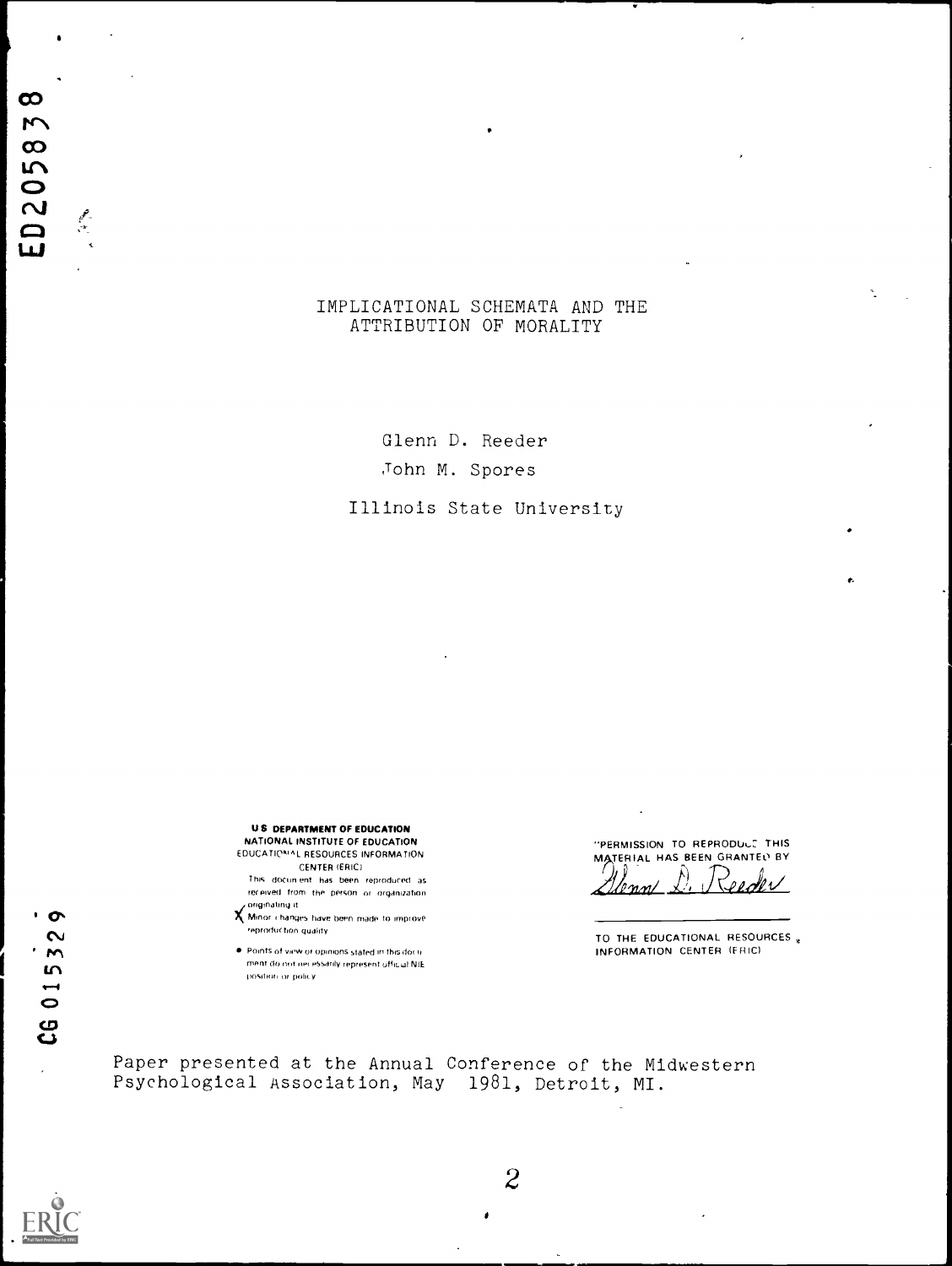Paper presented at the Midwestern Psychological Association. 1981

Implicational Schemata and the Attribution of Morality Glenn D. Reeder and John M. Spores Illinois Stat\_ University

When you attribute a disposition or trait to an acquaintance, you are asserting something about the pattern of that person's behavior. Our research program (Reeder & Brewer, 1979) is investigating the particular kinds of behaviors that are implied by dispositional terms. Today I would like to focus on morality--on the relationship between moral dispositions and moral behaviors.

When we say that a person is moral or immoral, what are we implying about their behavior? To investigate this question (Reeder, Henderson, Sullivan, note 2), subjects were asked if persons with mor. I dispositions were likely to perform immoral behavior;. For example, one sat of questions took the form, "If a large reward were available for doing so, how likely is it that a person who is moral would try to act immoral?" Similarly, subjects were asked if immoral persons were likely to attempt moral behaviors. The results suggest that moral persons are thought unlikely to attempt anything immoral. For example, we probably think it is highly unlikely that a very moral person would do something immoral like steal from a charity fur for crippled children. But the results indicated  *hat immoral persons are*  $n\bar{o}t$  *believed to be so behaviorally restricted.* Immoral persons are thought rather likely to attempt moral behaviors when it is in their own interest. For example, a' + hough we might consider a mafia hit man to be very immoral, we are probably not shocked to learn that he occasionally donates to a charity fund, especially when it is tax deductible.

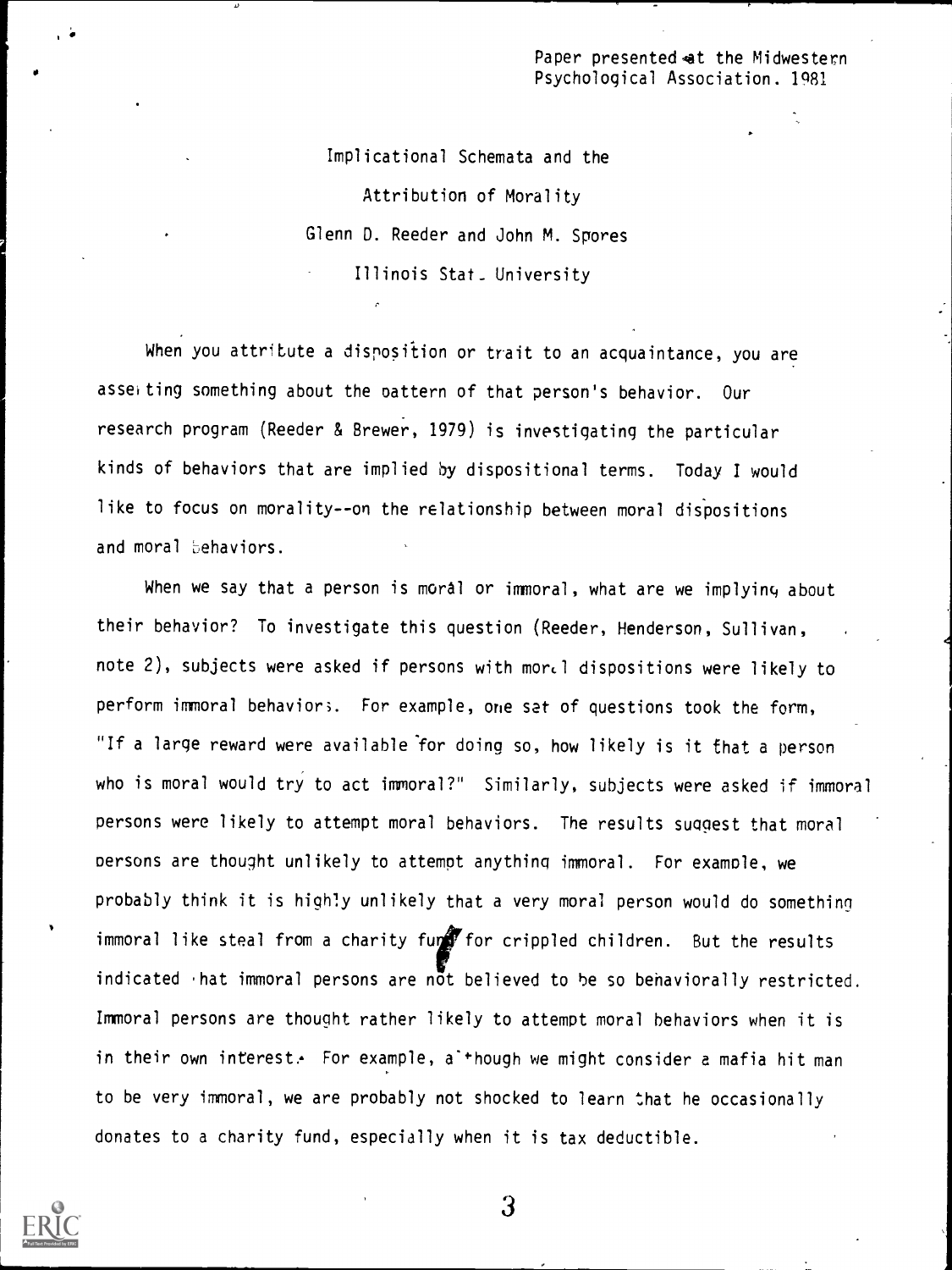To summarize, a moral disposition implies moral behavior, but little else. In contrast, an immoral disposition implies both immoral and moral 'behavior. We refer to these implicational relations as implicational schemata. The research I will be talking about examines the effect these implicational schemata have on attributions of morality.

One of the major principles of attribution concerns discounting (Kelley, 1973). Observers discount an actor's disposition as the cause of the actor's behavior if situational demands appear to have facilitated that behavior (Jones & Davis, 1965). For example, suppose a politician, who is running for office, describes him or herself as someone who never tells a lie--a oaragon of virtue and morality. We might not fully accept this description because the politician needs to say these things in order to get elected.

A main point of our research is that implicational schemata may affect the extent the discounting principle applies. Both moral and immoral persons are thought likely to produce moral behavior. It follows that when an actor's moral behavior appears facilitated by situational demands, we will be uncertain about the actor's disposition. Thus, the discounting principle should apply in full force when an actor behaves in a moral way.

But only immoral persons are believed likely to do-the immoral thing. Immoral behavior, whether it is demanded by the situation or not, would seem to imply the actor is immoral. Thus, the power of the discounting tendency should be relatively less in the case of immoral behavior.

#### Method

Forty college students participated in the study. All subjects read four stories. Each story described an actor who was exposed to situational demands that encouraged either moral or immoral behavior on the actor's part. The actor then responded to these situational demands by behaving in either a moral or an immoral way. We employed two scenarios to increase generality.

4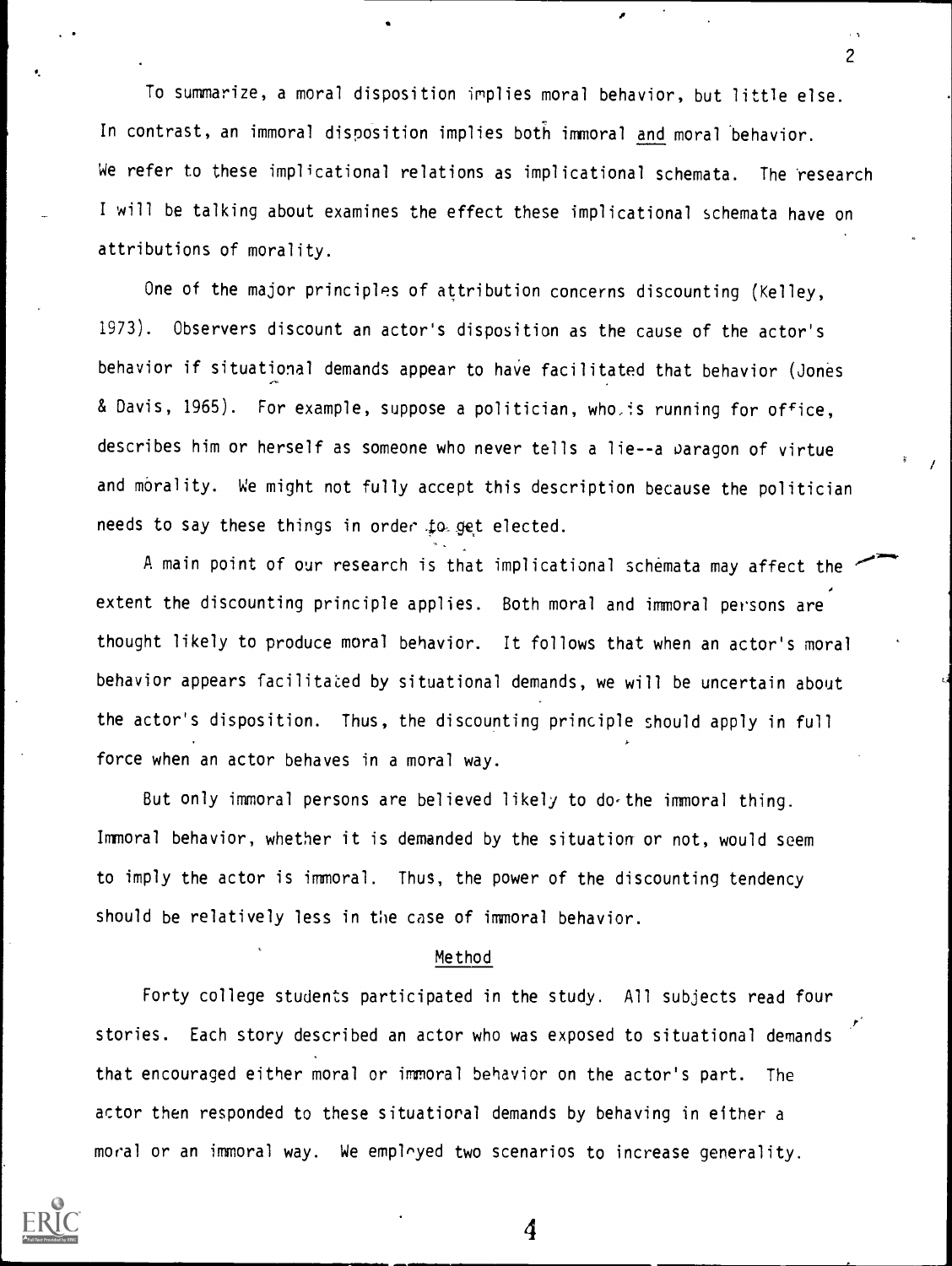Subjects were randomly assigned to one of the scenarios. In the lost and found scenario, the actor and a fellow student are asked by their instructor to obtain a movie projector from another building. On the way to get the projector, they observe a third person unknowingly drop a twenty dollar bill. The actor then picks up the money. In the moral demand condition, the actor's fellow student urged him to return the money, saying, "You'd better return the money. He'll probably really miss it. Besides you could get into trouble by keeping it." In the immoral demand condition. the fellow student urges the actor to "Keep the money. He'll probably never miss it. There is no way you could get into trouble." The actor then responds to these demands by either shouting to the person ahead and returning the money (moral behavior) or pocketing the money for himself (immoral behavior). Subjects rated the morality of the main actor in each of the four stories. The order of the four stories was randomized separately for each subject.

¢ŗ.

We also included a charity scenario. Each of the four stories involved a male actor who is with a date at a restaurant. The actor's date urges him to behave morally (give money to a charity box) or immorally (steal money from the charity box). The actor then responds to these situational demands by acting in a mu-al way (giving money) or in an immoral way (stealing money). Once again, subjects were asked to judge the morality of the main actor.

# Results

Attributions of morality are shown in Table 1. These ratings were made on an 11-point scale labeled at the endpoints "very immoral" (1) and "very moral" (11), respectively. The major prediction is that the discounting tendency should be stronger in the case of moral thad immoral behavior. That is, we expected that the effect of situational demands would be greater in the case of moral behavior than in the case of immoral behavior. A 2 (situational demands)  $\times$  2 (behavior)  $\times$ 2 (scenario) analysis of variance revealed a significant interaction between



5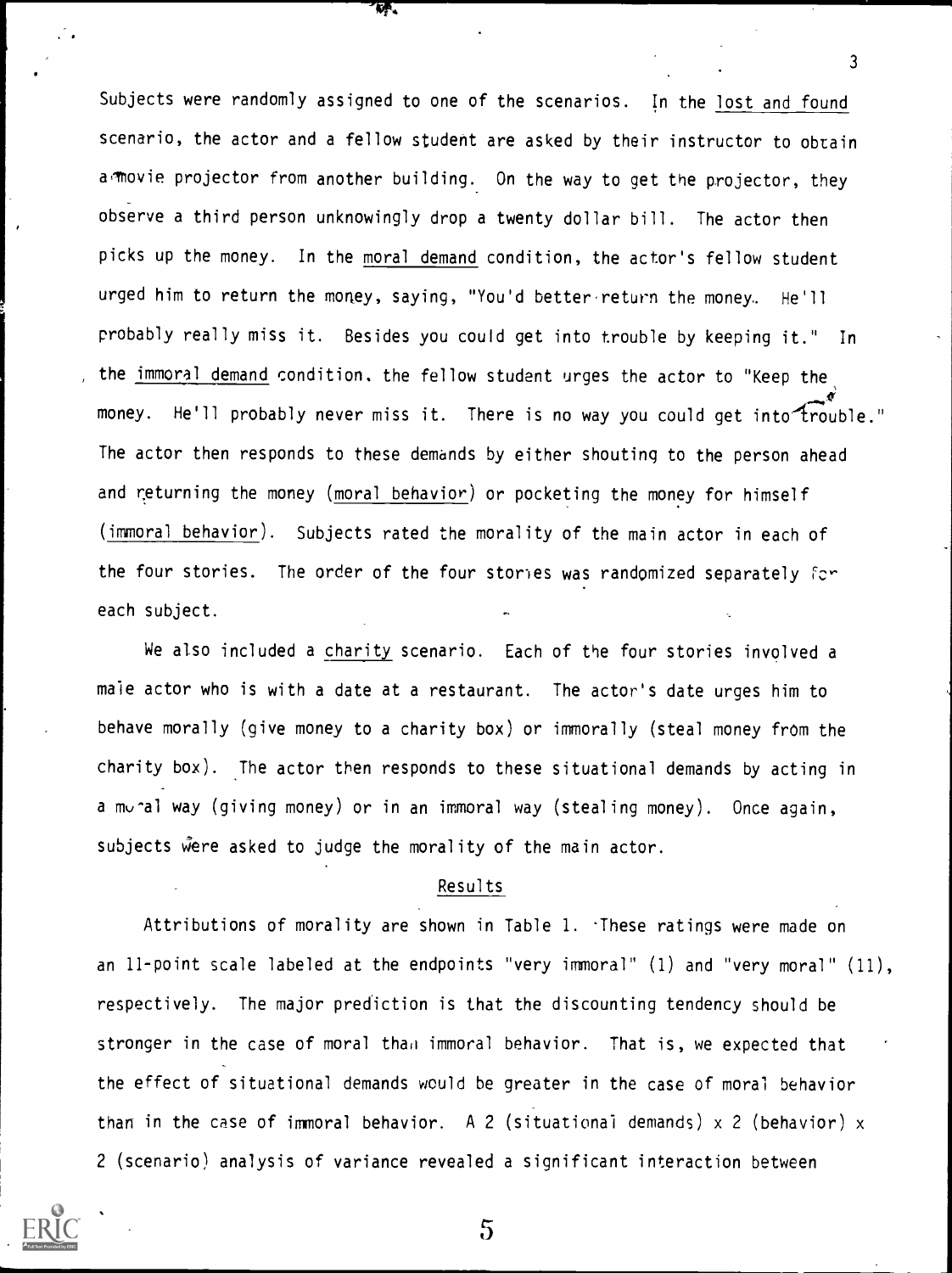behavior and situational demands,  $F(1,38) = 9.25$ ,  $p < .01$ . Although situational demands affected attributions based on both types of behaviors, the effect of demands was greater in the case of moral than immoral behavior.

4

۰,

Less important results revealed that the main effects of both behavior  $F(1,38) = 225.70$ ,  $p < .001$ , and situational demand,  $F(1,38) = 85.58$ ,  $p < .001$ , are significant. Finally, there is a significant behavior x scenario interaction,  $F(1,38) = 7.16$ ,  $p \le .02$ . This latter effect indicates that the difference between ratings based on moral and immoral behavior was greater in the charity (Ms =  $9.64$ vs. 3.21) than in the lost and found scenario  $(Ms = 8.12$  vs. 4.33). No other effects reached significance, including the three way interaction involving situational demand, behavior, and scenario.

We included a second dependent measure. In particular, we wanted to see if the findings generalized to a dimension of morality not directly related to the observed behavior. Subjects were asked to rate how often the actor tells a lie on an 11-point scale. The endpoints on the scale were labeled "often" (1) and "never" (11), respectively. These ratings ate shown in Table 2. Analysis of variance revealed a significant interaction of behavior and demand,  $F(1,38)$  = 4.87, p < .05. Situational demands had a greater effect on the moral behavior conditions (Ms = 6.65 vs. 8.43) than on the immoral behavior (Ms = 4.30 vs. 5.38) conditions. Once again, there were large main effects of the actor's behavior,  $F(1,38) = 85.30$ ,  $p < .001$ , and situational demand,  $F(1,33) = 50.89$ , < .001. It appears, therefore, that the morality judgments generalized to a different form of moral behavior. It is worth noting the magnitude on the main effect of behavior. Knowing that the actor failed to return a lost twenty dollar bill led observers to infer that the actor was also prone to telling 1:es.

## Discussion

The major result of this study involves the asymmetrical effect of situational demands for moral and immoral behavior. Moral behavior by an actor leads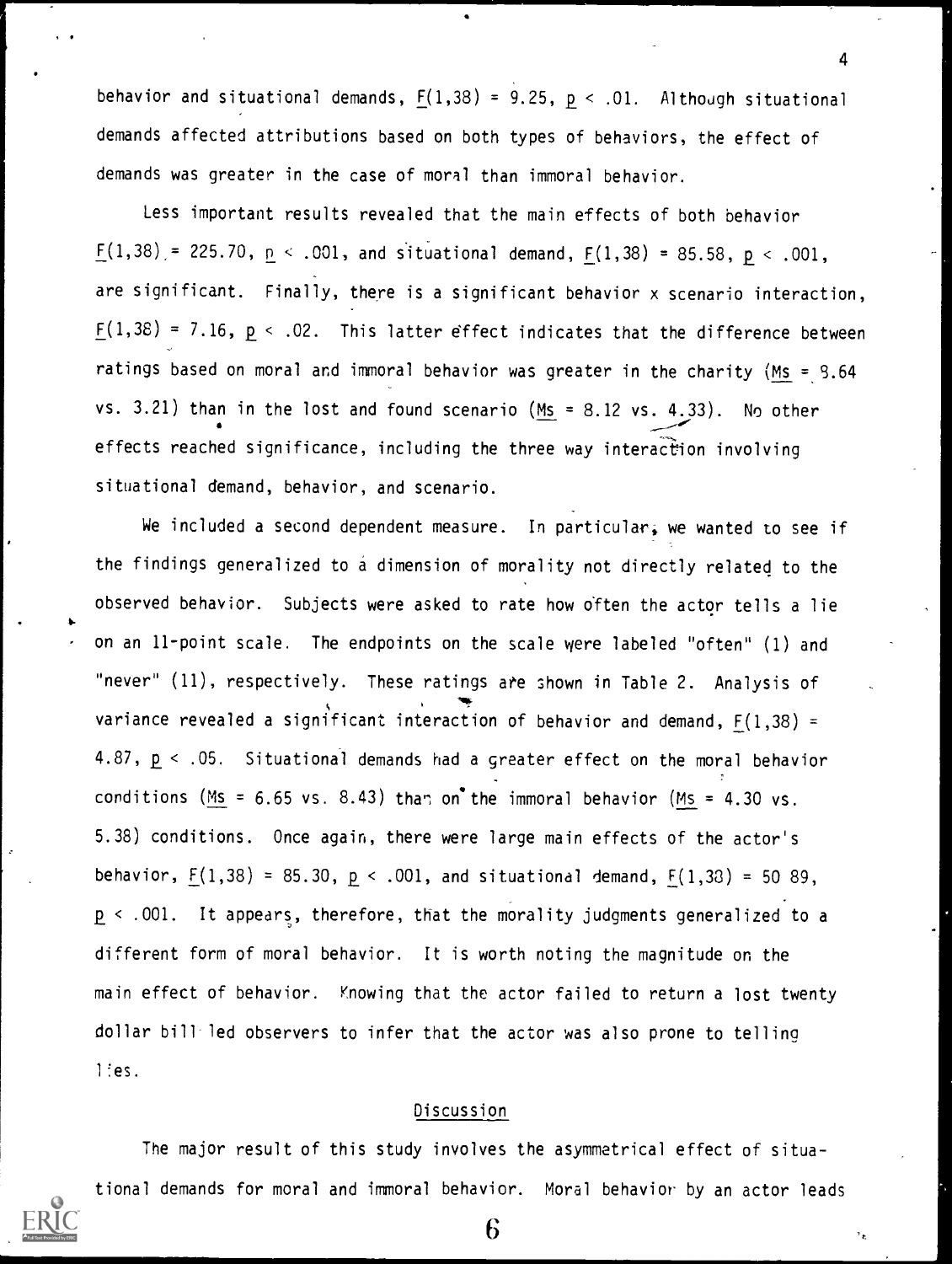to very different attributions, depending on situational demands. When the actor's behavior is consistent with situational pressures, observers tend to discount the actor's disposition as a cause of the behavior. That is, observers attribute a moderate or neutral disposition to the actor. Following immoral behavior, however, attributions are relatively less affected by situational demands. If the actor failed to return a lost twenty dollar bill or stole money from a charity fund. he was rated relatively immoral regardless of situational demands (Ms = 3.08 and 4.50 on an 11-point scale).

5

The findings of this study are consistent with the implicational schemata discussed earlier. In Particular, if only immoral persons are thought likely to attempt immoral behavior, an actor's immoral behavior uniquely implies that the actor is immoral. This pattern of implicational relations limits the extent to which the discounting principle applies to immoral behavior.

Prior work by Norman Anderson (1974) and Michael Birnbaum (1973) indicates that negative information about an actor weights heavily in our impressions. Kanouse and Hansen (1971) subsequently proposed a number of theoretical positions to account for these findings. These alternative theoretical positions might also offer reasonable accounts of the data in the present study. However, a potential merit of the schematic approach we have taken is that it also covers attributions in other areas. For instance, implicational schemata have been used to account for attributions of ability (Reeder, Messick, & Van Avermaet, 1977) w and attributions of attitude (Miller & Rorer, not 1). We hope future research will yield a more definitive evaluation of this approach.

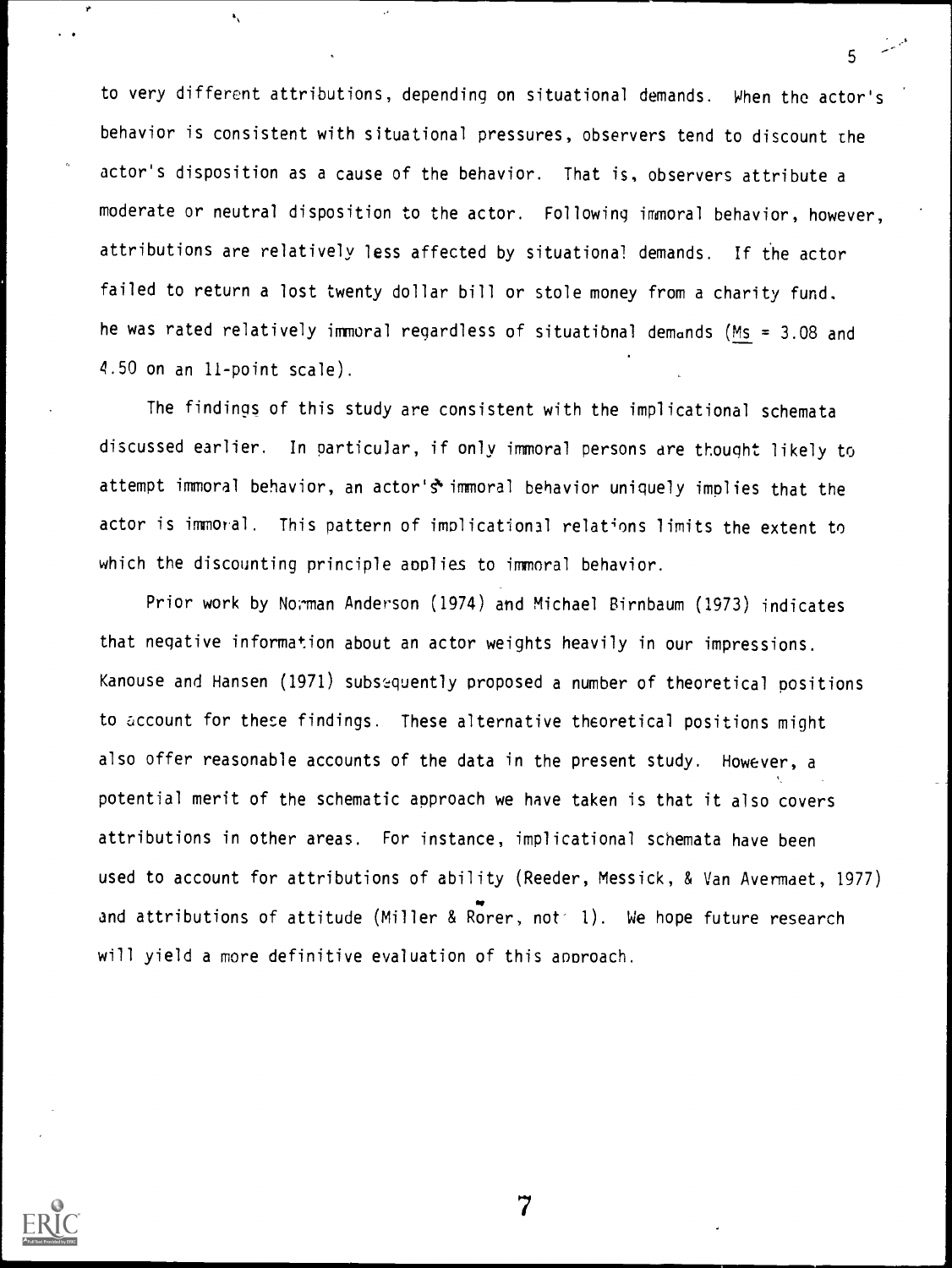$\mathbf{r}$ 

- 1. Miller, A.G., & Rorer, L.G. On "the rocky road from acts to dispositions": Conceptions of essay diagnosticity in the attitude attribution paradigm. . Unpublished manuscript, 1980.
- 2. Reeder, G.D., Henderson, D.J., & Sullivan, J.J. From dispositions to behaviors: The flip side of attribution. Unpublished manuscript, 1980.

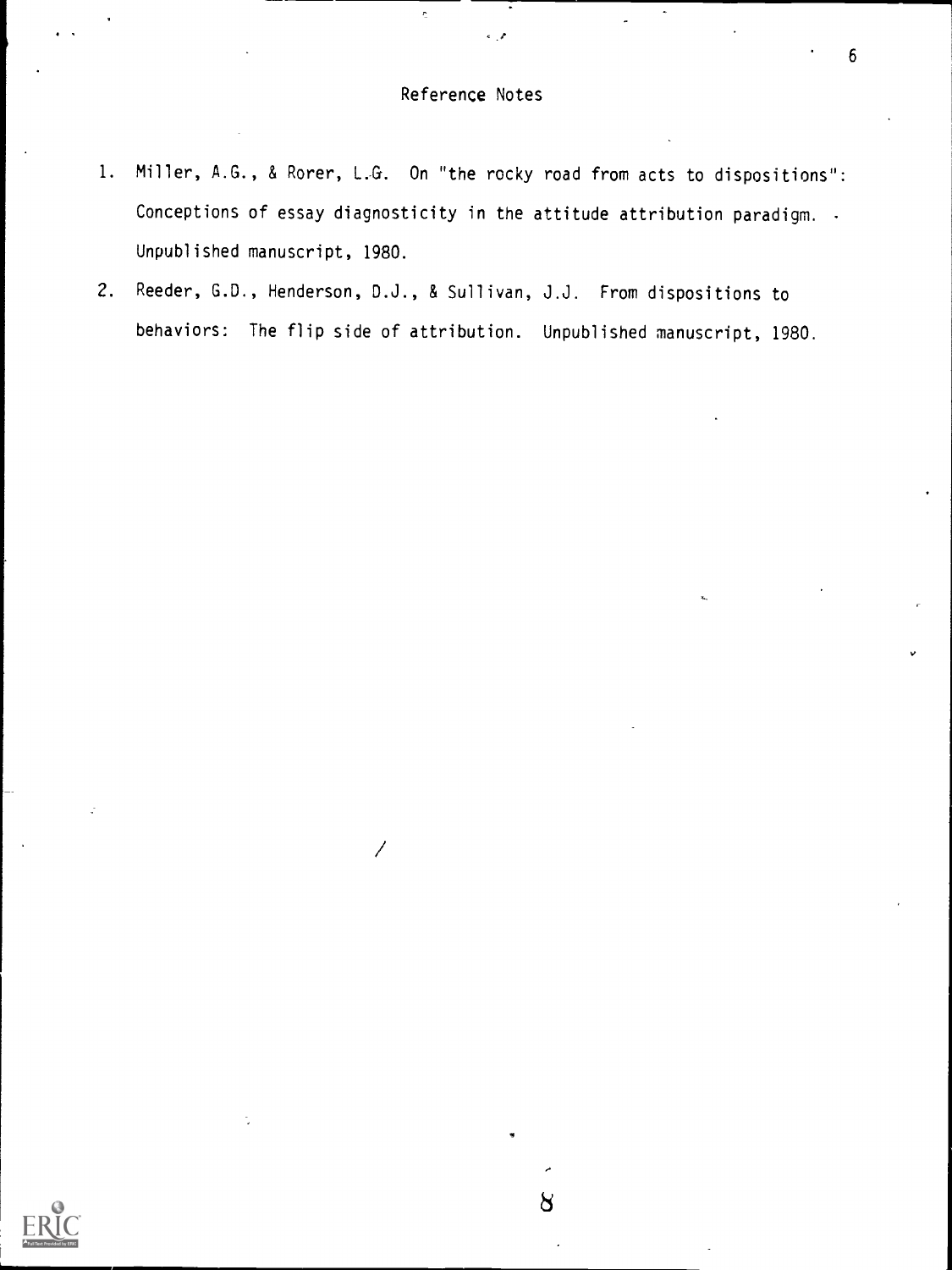### References

- Anderson, N. H. Cognitive algebra. In L. Berkowitz (Ed.). Advances in experimental social psychology. (Vol. 7). New York: Academic Press, 1974.
- Birnbaum, M. H. Morality judgments: Test of an averaging model with differential weights. Journal of Experimental Psychology, 1973, 99, 395-397.
- Jones, E. E., & Davis, K. E. From acts to dispositions: The attribution process in person perception. In L. Berkowitz (Ed.). Advances in experimental sociai psychology. (Vol. 2). New York: Academic Press, 1965.
- Kanouse, D. E., & Hansen, L. R. Negativity in evaluations. In E. E. Jones et al. (Eds.). Attribution: Perceiving the causes of behavior. Morristown, N.J.: General Learning Press, 1971.
- Kelley, H. H. The process of causal attribution. American Psychologist, 1973, 28, 107-128.
- Reeder, G. D., & Brewer, M. B. A schematic model of dispositional attribution in intertersonal perception. Psychological Review, 1979, 86, 61-79.
- Reeder, G. D., Messick, D. M., & Van Avermaet, E. Dimensional asymmetry in attributional inference. Journal of Experimental Social Psychology, 1977, 13. 46-57.